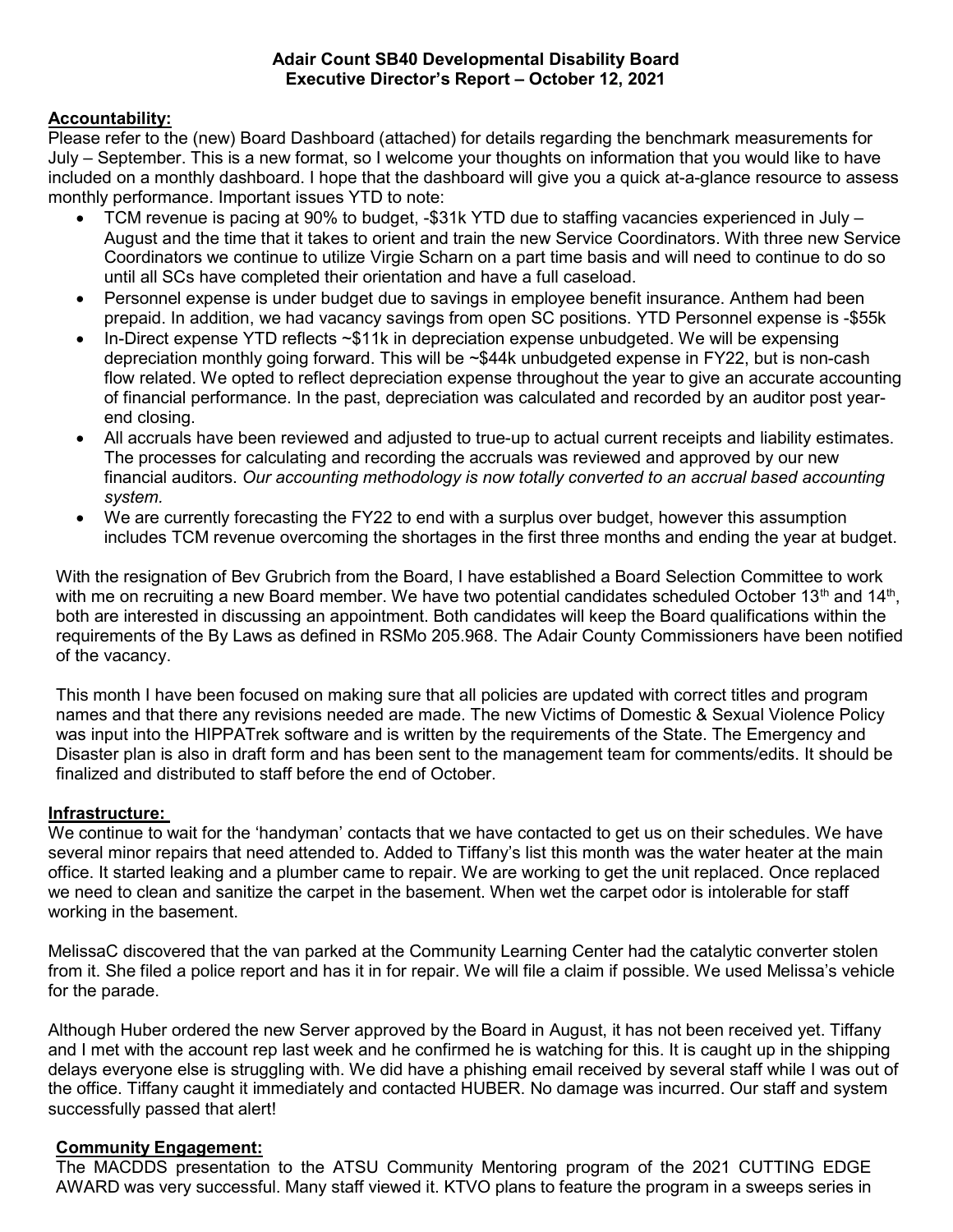November. We are also helping circulate applications for more mentors and standardized patients.

I participated in the NEMO Connect event at the Moose Lodge on October 1<sup>st</sup>. I visited with several agencies about creating an online version of the old 'System of Care' directory. Virtually all of the agencies involved are interested in participating. Dr. Cox, TSU, has potential grant assistance to set this up. We will be scheduling a follow up meeting with these agencies.

Some of the staff promoted SB40 at the Kirksville Homecoming Parade on Friday, 10/8. The Community Learning Center has started almost normal programming and has a full October calendar planned. The October planning includes the first meetings of the new TIE Network (Transitions in Employment) and the Neurodivergent Advisory Board.

I presented to the Optimist Club this month and promoted both the agency and the AmbassaDDAIR volunteer program. We have been promoting the volunteer program frequently. We have one volunteer enrolling now.

Rodney Sadler, Kirksville Parks & Rec director still plans to submit a grant request for the adult changing table.

Sean arranged for a coffee break this month with LOQW and Mark Wouters trained on the technical issues related to Acumen, provider for Self-Direct Services (SDS). The launch of Acumen statewide has been a very rough transition for individuals receiving SDS. The TCM team is working hard to learn the new process in order to support their folks.

I've been working with Dr. Cox on determining which of our services have the potential to be rolled into one grant application and possibly with inter-agency collaboration.

#### Talent & Leadership:

The annual staff retreat was Wednesday, September 15th. We had great community interaction for breakfast. Staff had training on emergency preparedness, aging with disabilities, Cognitive Stimulation Therapy and Diversity/Inclusion. We also reviewed the strategic plan and discussed program goals again.

With the addition of the new SCs, average caseloads are reducing and hours per person had a slight increase. We have created a monthly TCM Benchmark report that will be reviewed with all SCs each month. Our goals is for every position to have a job description with achievable, measurable goals and all employees to have monthly benchmark reviews.

Our PT Programming Assistant started at the Learning Center in September and has been a great addition. We took some of the budgeted dollars from the Summer Youth program and reallocated to salary expense to pay for this position.

Tier Supports: all paperwork has been submitted for this project on development of Coaching processes with the TCM staff. Our next meeting with our trainer is October 18<sup>th</sup>. Sean, Susan, Dana and Crystal are on this committee.

## State of Disability Issues:

 CVA notified us that they have approved tapping into their reserves to fund raising their starting wage to \$15 per hour, trying to be competitive and improve their recruiting. They are hopeful that legislators will provide the funding needed so that they can replenish their reserves and offset the additional expense. They are concerned about the impact of the DSP staffing shortage on the quality of services and availability of services.

From DHH: The Centers for Medicare & Medicaid Services (CMS) approved the Community Support Waiver Renewal (CSW) on September 22, 2021, and the Comprehensive Waiver Renewal (Comp) on September 24, 2021, both with an effective date of July 1, 2021. The Partnership for Hope (PfH) and Missouri Children with Developmental Disabilities (MOCDD) Waiver Amendments to align with the renewals were both approved by CMS on September 22, 2021, with an effective date of October 1, 2021. The Developmental Disabilities Waivers Manual will be updated with the changes in these applications. Information on a Division of Developmental Disabilities' Service Definition Training will be forthcoming.